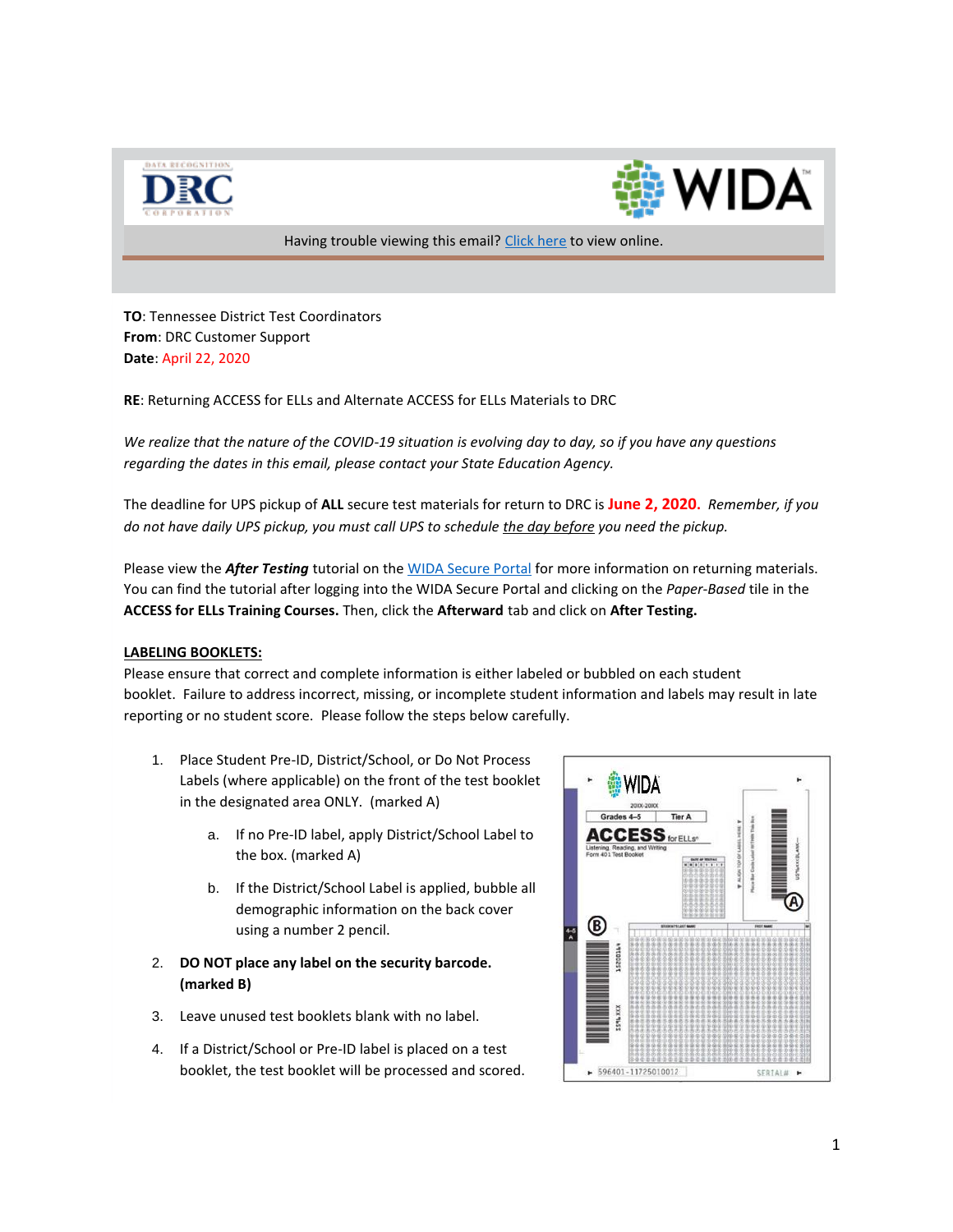## **VERIFYING INFORMATION**

When gathering the materials after testing, it is crucial to verify the information displayed on the test booklets before returning.

- For District/School Labels Only: Confirm the following information bubbled on the booklet matches what is i[n WIDA AMS](https://urldefense.proofpoint.com/v2/url?u=http-3A__s2720.t.en25.com_e_er-3Futm-5Fcampaign-3DTN09-26utm-5Fmedium-3Demail-26utm-5Fsource-3DEloqua-26s-3D2720-26lid-3D991-26elqTrackId-3D7BB0758BEC02FC2A381F078967FBC916-26elq-3D01308a210fc54093b0dfa1bdcea05359-26elqaid-3D6513-26elqat-3D1&d=DwMCaQ&c=8zrWcxohc8EScTghaWfhULjPi_iW3pFnOBrhZAw_16M&r=GH4Xqtq4XXyk6LEInLquhzs8zDy_MhFydhTfC8in5fTVLodPWNQTd3y7yUE7VlNO&m=pzzZLug2M4uTyR-mCqxdd7kWlxj3GlEA0ifayoF3Bek&s=S5ss3FzRpvwrMbPqf8-x0RKTqCyrvTbJ4oRnquSTJQE&e=) or your state database: **District, School, First Name, Last Name, State Student ID, Birth Date, and Grade.**
	- o These values are used to merge the student paper records with the online records in WIDA AMS. Mismatches in data causes separated or improperly merged records in the data file and unmatched reports.
	- o If the student information is incorrect in WIDA AMS, correct the information in WIDA AMS so that it matches the correctly bubbled booklet.
- For Pre-ID Labels: If a Pre-ID label is incorrect, you may still use the label. Update the information in WIDA AMS **Student Management**.
- To prevent a test booklet from being processed, place a Do Not Process Label over the District/School Label or Pre-ID label. Do not cross out the label with a black marker.
- Please refer to your state's checklist on the WIDA Website or State Specific Directions for further policies regarding bubbling requirements.

## **MATERIAL INVENTORY AND ACCOUNTABILITY FORM**:

The same process that was used to inventory the original shipment of materials should be completed prior to returning materials in order to confirm all secure materials are accounted for. Every school or district will have a Security Checklist that details every secure material delivered. Please ensure every secure material is being returned; used or unused.

If there are any missing materials, please complete the Accountability Form and list the discrepancy and the secure barcode of the material that is not being returned. This form can be found in WIDA AMS under

**Materials > Accountability**  Form. At the bottom of the list of materials there is a space labeled "Record reasons for discrepancies here". Record the barcode of the materials and explain the discrepancy.

| could not be returned.                                                                                     |    |                               |   |                 |   |  |
|------------------------------------------------------------------------------------------------------------|----|-------------------------------|---|-----------------|---|--|
| Accountability Form System is currently locked for selected Administration.<br>* Indicates required fields |    |                               |   |                 |   |  |
| Administration<br>XX-ACCESS for ELLs                                                                       | v. | <b>District</b><br>XX State - | ≝ | School<br>(A  ) | a |  |
| Record reasons for discrepancies here:                                                                     |    |                               |   |                 |   |  |
|                                                                                                            |    |                               |   |                 |   |  |
|                                                                                                            |    |                               |   |                 |   |  |
|                                                                                                            |    |                               |   |                 |   |  |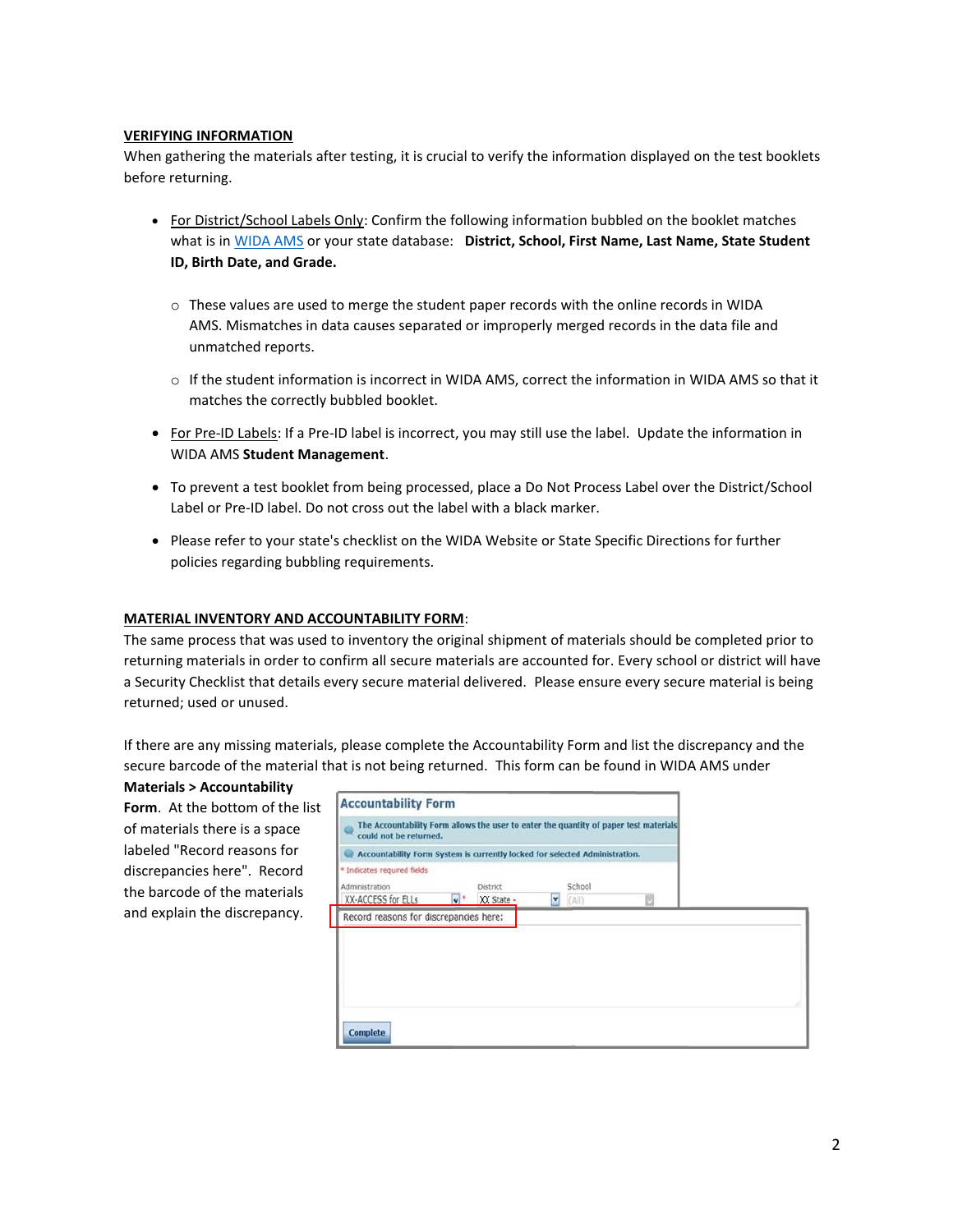## **RETURN INSTRUCTIONS:**

- 1. Please be sure to return all secure materials (CDs, Scripts, Response Booklets, etc.) received **with the exception of**:
	- Test Administrator Manual
	- District and School Test Coordinator Manual
	- Return Material Instructions
	- Any unused labels; please securely destroy them
	- Security Checklists (keep for your records)
	- Confidentiality Agreement (keep for your records)
	- Packing lists
	- School Range Sheets
	- Scratch paper; please securely destroy
- 2. Line each box with a plastic return bag to protect the test materials during transit.
- 3. Secure the materials inside the plastic bag with a zip tie before sealing each box.
- 4. Large Print and Braille materials can be folded to fit inside a standard-sized box.
- 5. Use the boxes from the original shipment to return used materials. If a box is damaged or lost, you may substitute a box of similar size and strength.
- 6. Place DRC return and UPS shipping labels on top.
- 7. Contact the **designated UPS toll free number at 1-866-857-1501** the day **before** you want a pick up scheduled. This number will request to input one of the prepaid tracking numbers.
	- o Do not contact your location UPS location directly or attempt to place an online pickup because they do not have record of the pre-paid invoices and you will be asked to pay a fee if you go this route.
	- o Before you call UPS, count the number of boxes you have to be picked up.

All boxes need to be kept in a secure location until the UPS driver arrives for pickup.

**RETURN OF LATE MATERIALS:** If the ACCESS materials aren't able to be returned by **June 2**, you may utilize a Late Return Window. If you need to use a Late Return Window, please notify Nancy Williams at Nancy.E.Williams@tn.gov. If you need to use a Late Return window, please note that:

- Late return materials do not have a data validation window.
- Reports for late materials will not be issued until the late return reporting dates.